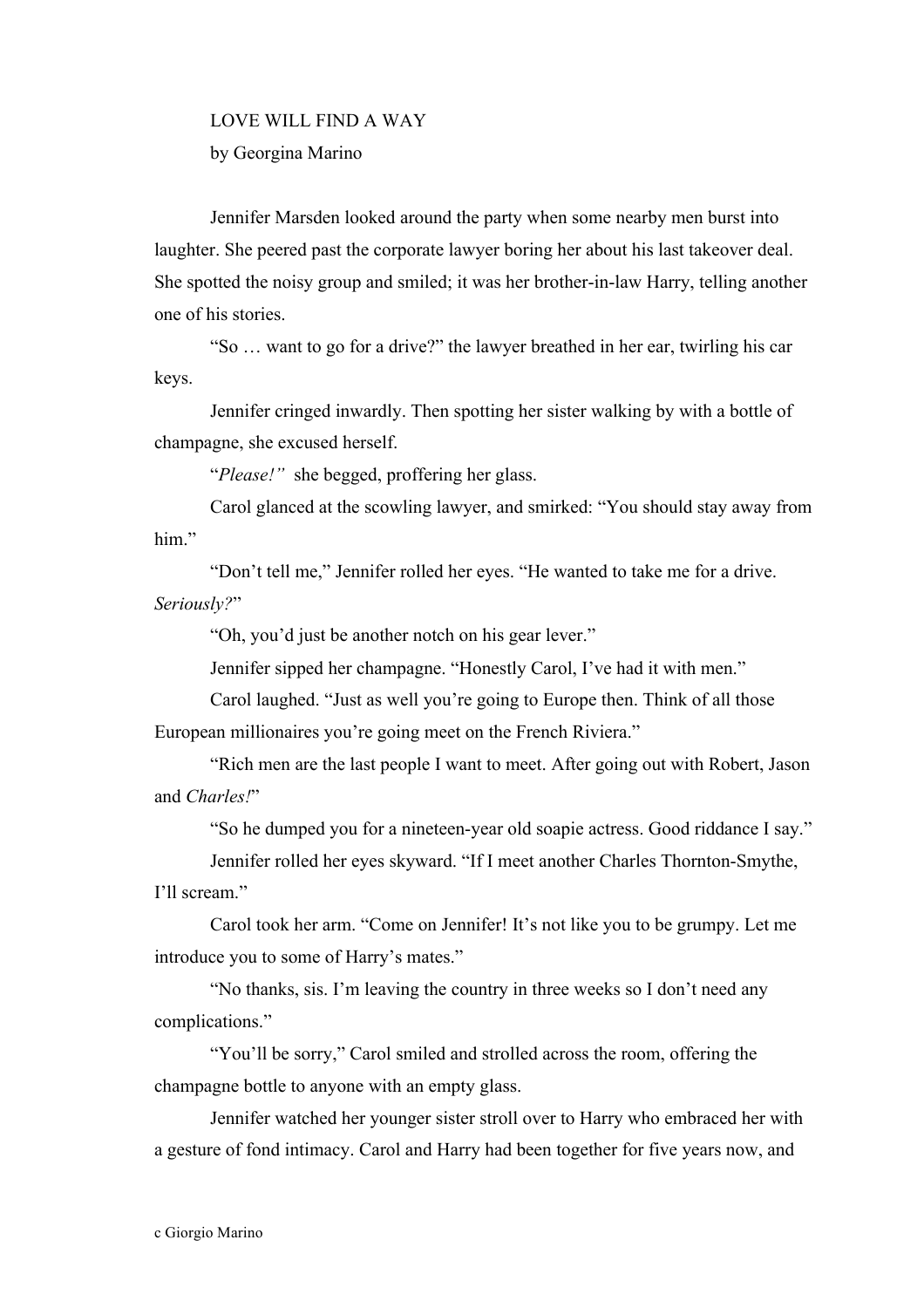their relationship just kept getting better. Jennifer turned away. All she had managed to achieve in the same time period was a string of failures.

She walked out to the balcony and stared at the treetops of Hyde Park. The party was in a penthouse apartment in a building on Oxford Street. It was owned by one of Harry's lawyer friends, a recent divorcee who — typically — was now surrounded by young professional women.

She sipped her champagne. *A few years ago, I was one of those women,* Jennifer thought. A chartered accountant, she had met many wealthy people and had dated men like Robert, Jason and Charles. The life style had been exciting: expensive restaurants, sports cars, gifts … exciting, but oh, so *shallow*.

"This is Sydney's Central Park," a deep voice said behind her.

Jennifer turned. It was one of the thirty-something men who were roaming the party like lone wolves.

"Excuse me?" Jennifer asked curtly.

He leaned on the railing and smiled with warm brown eyes. "This view is just like New York's Ritz Carlton."

Jennifer sighed. Another bore, name-dropping expensive hotels. "I suppose you were there on business?"

"I've spent some time there."

Jennifer cringed. "Look, why don't you leave me alone and find some other bimbo to harass."

His brow furrowed as he pushed himself off the railing. "Wait a minute, you are Jennifer Marsden …?"

"Yes, why?"

"Cause you don't talk like the Jennifer I met at Harry and Carol's wedding." She gave him a suspicious look. "Well I'm sorry but I don't remember you."

He cleared his throat. "Liam Macreadie. I was in the bridal party."

Jennifer blinked dumbly in realization. "Oh, you were Harry's best man." He nodded and her cheeks flushed. "I'm sorry, I, I didn't mean to be so rude." She put a hand over her mouth and giggled. "You must think I'm awful."

He smiled. "No, just confused."

"But I haven't seen you since the wedding," she protested, "and you look, er different."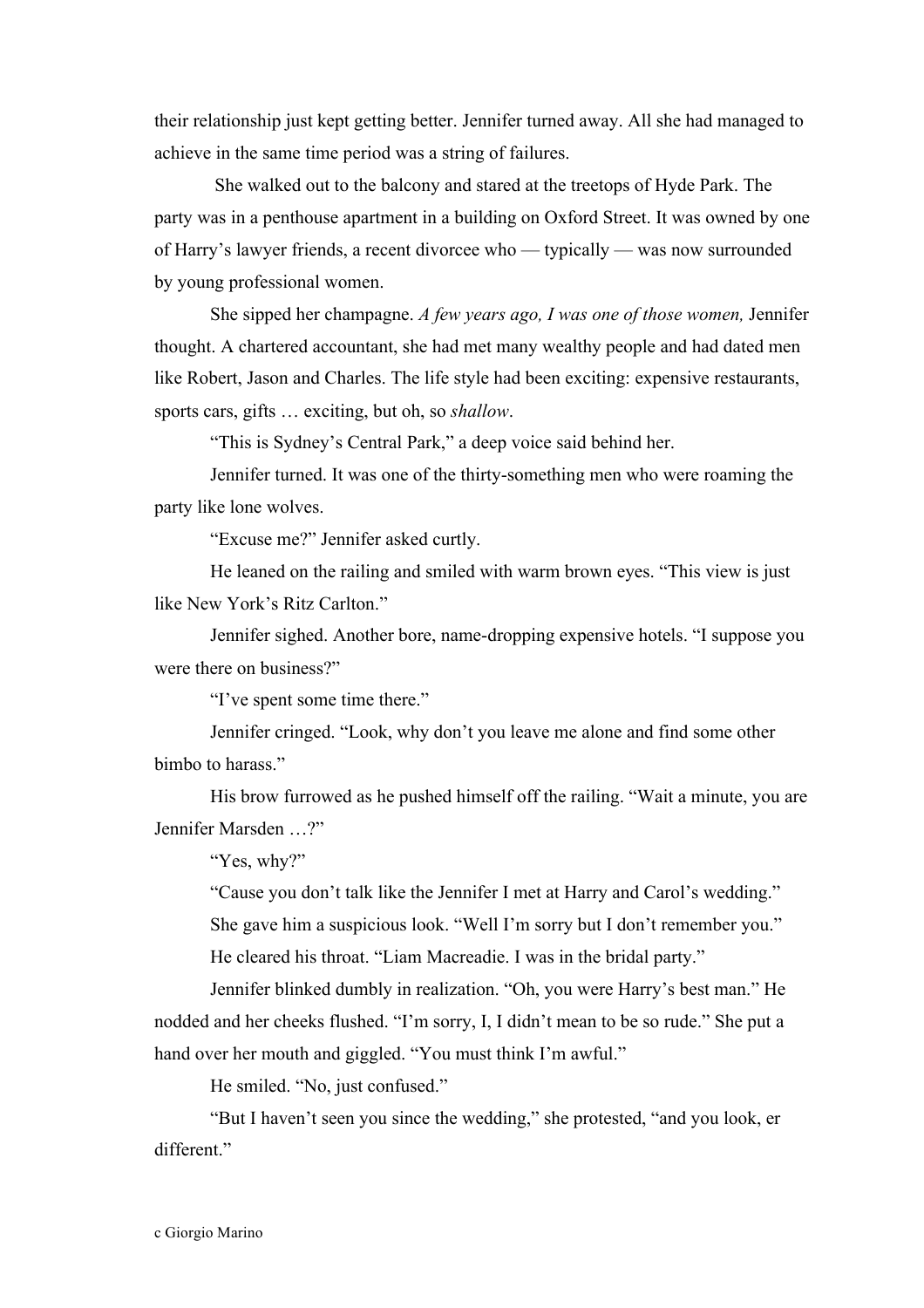"I used to have a beard. Don't you remember telling me I'd look younger without it?"

Jennifer nodded slowly as she recalled the night. The bridal party had all gotten on famously throughout the ceremony and reception. And later in the evening, she had teased him by pulling at his beard hard enough to make him yelp. She smiled. Liam was the only man that Charles Thornton-Smythe had ever been jealous of.

"Yes," she nodded. "And you do look better without it."

He rubbed his stubbled chin. "I miss it sometimes. It was like an old friend."

Jennifer drained her glass. "I'm sorry for being so short. I mean, I just had some creep wanting to take me for a drive."

Liam grinned and his teeth were white against his dark skin. "I assure you that my intentions were purely honourable."

She raised an eyebrow. "Intentions?"

Now it was his turn to appear flustered. "I came over to catch up with you and maybe see er, if you wanted to go to a movie with me tomorrow night."

"What movie is it?"

"*A Heart in Winter*. It won two French Oscars."

She felt a smile tug at the corner of her mouth. "Okay, tomorrow sounds fine."

## \*\*\*

Liam picked her up in his old BMW roadster and they drove to an art house cinema. The movie was an emotional French drama about three people caught in a frustrating love triangle. The female character's world fell apart after her attraction to one of the men, and Jennifer silently willed the character to give up on the men and leave. After the movie, Liam suggested they go to a nearby coffee shop. They found a booth and ordered their drinks.

Jennifer said, "I like European films. They're so gritty and realistic."

"I know what you mean," Liam replied. "They explore real situations much better than clichéd Hollywood romances." He paused for the arrival of their coffees. "You know, I really like those old black and white Italian movies where everybody has good food, wine and friends."

Jennifer stirred her coffee. "Is that your philosophy?"

"I think that you need to have those three things and … if you're lucky, a long term partner for a full and rewarding life."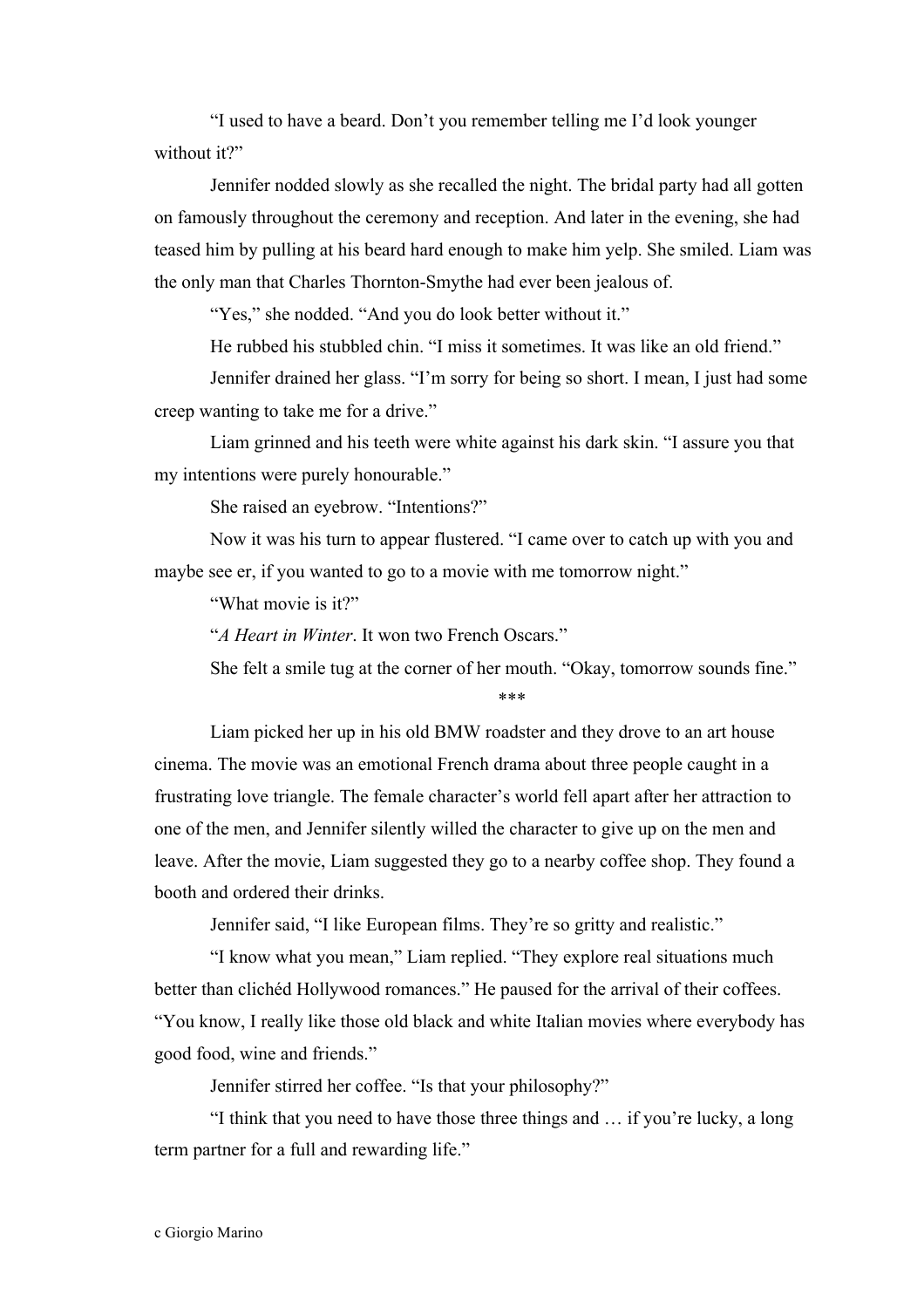Jennifer found herself staring into his dark brown eyes. "If you don't mind my asking, what happened to your wife?"

Liam looked away. "We split up about a year ago. We were having troubles and when she was in Melbourne on a course, I . . ." He looked back and winced. "You don't want to know."

"I'm a woman, and I always want to know."

He sighed heavily. "Well there's not much to tell, really. I flew down there to surprise her with two tickets to the Phantom of the Opera, and found that she had taken up with her managing director."

"What did you do?" Jennifer asked breathlessly, knowing only too well the pain of betrayal.

"I left them with the tickets and caught the next flight back to Sydney."

Jennifer stifled a laugh with a hand over her mouth. "Oh I'm sorry, Liam. You left them with the tickets?"

"I didn't see the point of getting crazy about it. In the end I was just happy that she gave me a clean divorce." Liam sipped his coffee. "What about you—weren't you dating someone at Carol's wedding?"

Jennifer sighed. "Charles was all wallet and no heart. He never could say what he was thinking or feeling."

Liam nodded soberly. "Communication is so important."

"Now why don't more men sound like you?" Jennifer said earnestly.

"Don't look at me," he snorted with a shake of his head. "I'm just another divorce statistic."

Jennifer searched his eyes. "At least you're not afraid to express yourself."

Liam sipped his coffee, and then asked, "Are you doing anything next Saturday?"

"I've got a party on at night but I'm free during the day."

"Do you want to go for a ride to the Blue Mountains?"

She looked doubtful. "I don't think I can ride that far."

Liam laughed. "Not a bicycle. I meant a motorbike. I've got a leather jacket and helmet that will fit you."

She nodded enthusiastically. "Okay. Sounds like fun."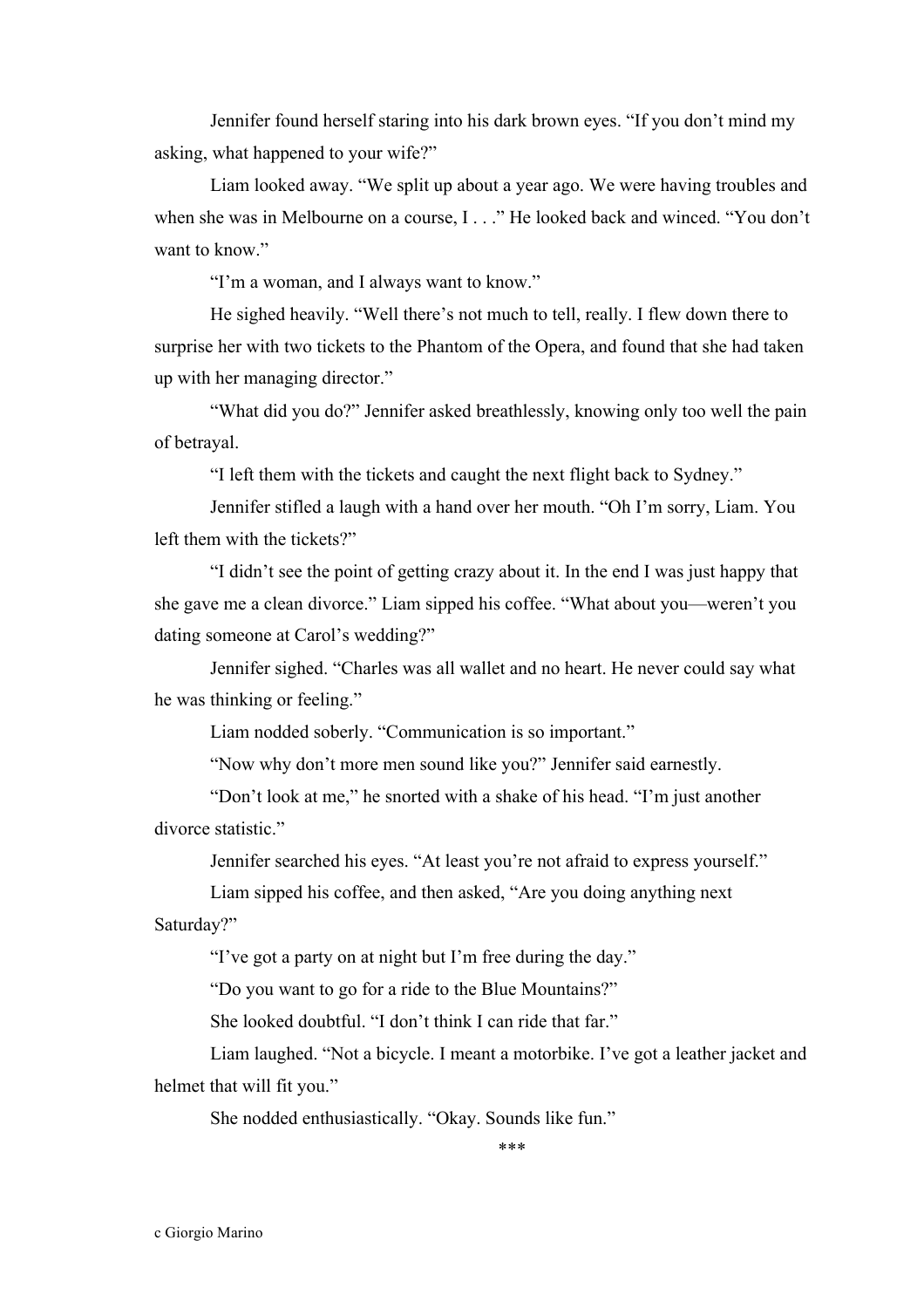Jennifer hung on to Liam's waist as he leaned the Vincent Black Shadow through the hilly roads of the Blue Mountains. She could feel his lean torso through his jacket and smiled slyly at the wicked desire to explore his chest.

Liam finally pulled up at a small cafe. They ordered coffees and strolled to a table on the terrace.

"What a wonderful idea," she murmured as they gazed at the deep valleys and plunging cliff faces.

"You forget how beautiful it is up here," Liam agreed. "I've been working so much that I haven't been out of Sydney for months."

"And the ride was more fun than I thought," she said.

"You weren't frightened?" he teased. "You were hanging on pretty tight."

Jennifer felt her cheeks flush. "It's because your motorcycle shakes so much."

"What do you expect from a bike that's forty years old."

"Forty? But it looks like new."

"That's because my dad looks after it. My parents ride it more than I do." Jennifer giggled. "Your parents?"

"They used to have one in Scotland when they were courting. They ride the Vincent whenever they want to feel young again."

Jennifer's eyes moistened. "Oh, that's so romantic."

Liam chuckled. "I must admit, my parents seem to have life sorted out."

"Really? What do they do that makes them so different?"

Liam cocked his head. "I think it's because they give each other space, always listen when the other is talking, and they're always hugging."

Jennifer's chest tightened; suddenly craving a hug from Liam. "Sounds like they really got it together."

Liam checked his watch. "We'd better get going so you can make your party."

"Hey, umm," Jennifer started, "this party is an open house, a Mexican theme where you have to dress in a poncho and a sombrero. Do you want to go?"

Liam grinned broadly. "Sounds like fun."

## \*\*\*

The party was dark, noisy and crowded. Liam managed to pour some wine before they got pushed into a corner. Although they had been getting familiar with light touches and short hugs, nothing had prepared the reaction to their physical closeness. They put their arms around each other and their bodies burned.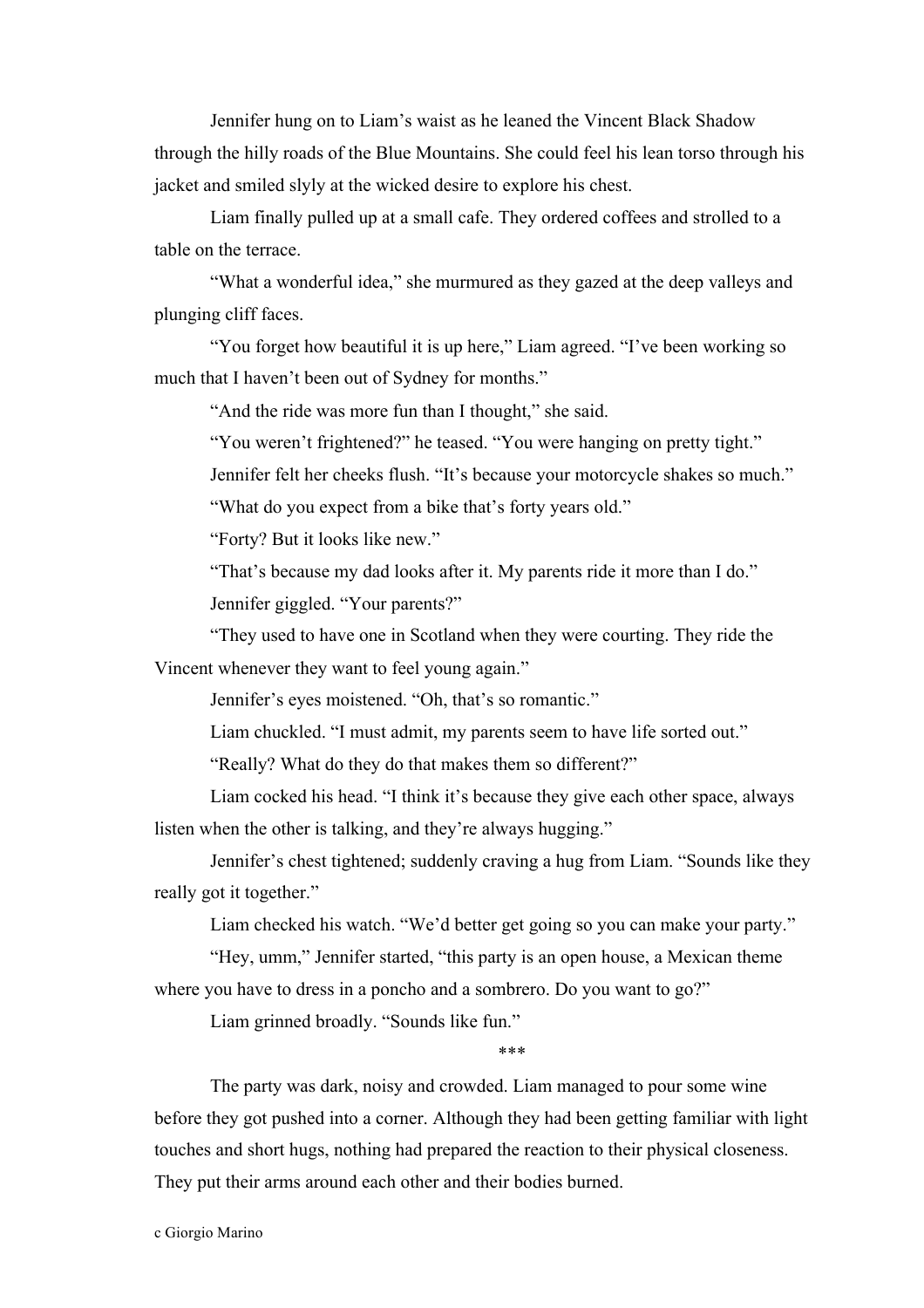Liam hid them from view with his sombrero and Jennifer responded to his lips with a hungry passion. Liam suggested if she wanted to leave and her answer was a breathless "yes". They caught a cab to his apartment, and it was dawn when they finally fell asleep.

The next day, they were sitting together on Liam's sofa and staring at the blue sky with streaks of cirrus clouds racing overhead.

"How are you feeling?" Liam asked.

"Exhausted," Jennifer murmured.

"Last night was special."

She kissed his cheek. "For me too."

"It's weird you know. I feel that we were meant to happen." They were silent for a few minutes and he added, "I meant what I said last night . . ." he paused, and the air became heavy with his words, "I love you Jennifer."

"And I love you too," she replied softly and shook her head lamely. "Oh this is nuts. I'm leaving for Europe next week."

"I'm going to miss you," Liam said.

Jennifer gave him a searching look. "Why don't you travel with me?"

"It'd love too, but I can't leave my job in the middle of a takeover."

"Yes you can," she insisted. "You can do anything you want."

He shrugged helplessly. "Couldn't you delay …"

She shook her head. "I'm booked on a tour."

Liam opened his mouth to protest, but closed it and stared glumly at the treetops.

Jennifer's back tensed as she pulled away from him. "I better go."

He stood up and wrapped his arms around her. Jennifer clenched her eyes shut to keep back her tears.

"You will email me, won't you?" he said, his voice choking.

Jennifer sniffed into his shoulder. "Sure. I'll tell you what a great time I'm having."

Her flippant comment made Liam chuckle.

Jennifer wiped her eyes with the back of her hand. "My farewell party is at

Harry and Carol's on Friday. Can you make it?"

"I'll be there," he said.

"Great," Jennifer said without enthusiasm and walked out. She shut the door, and her tears were unstoppable as she ran down the corridor.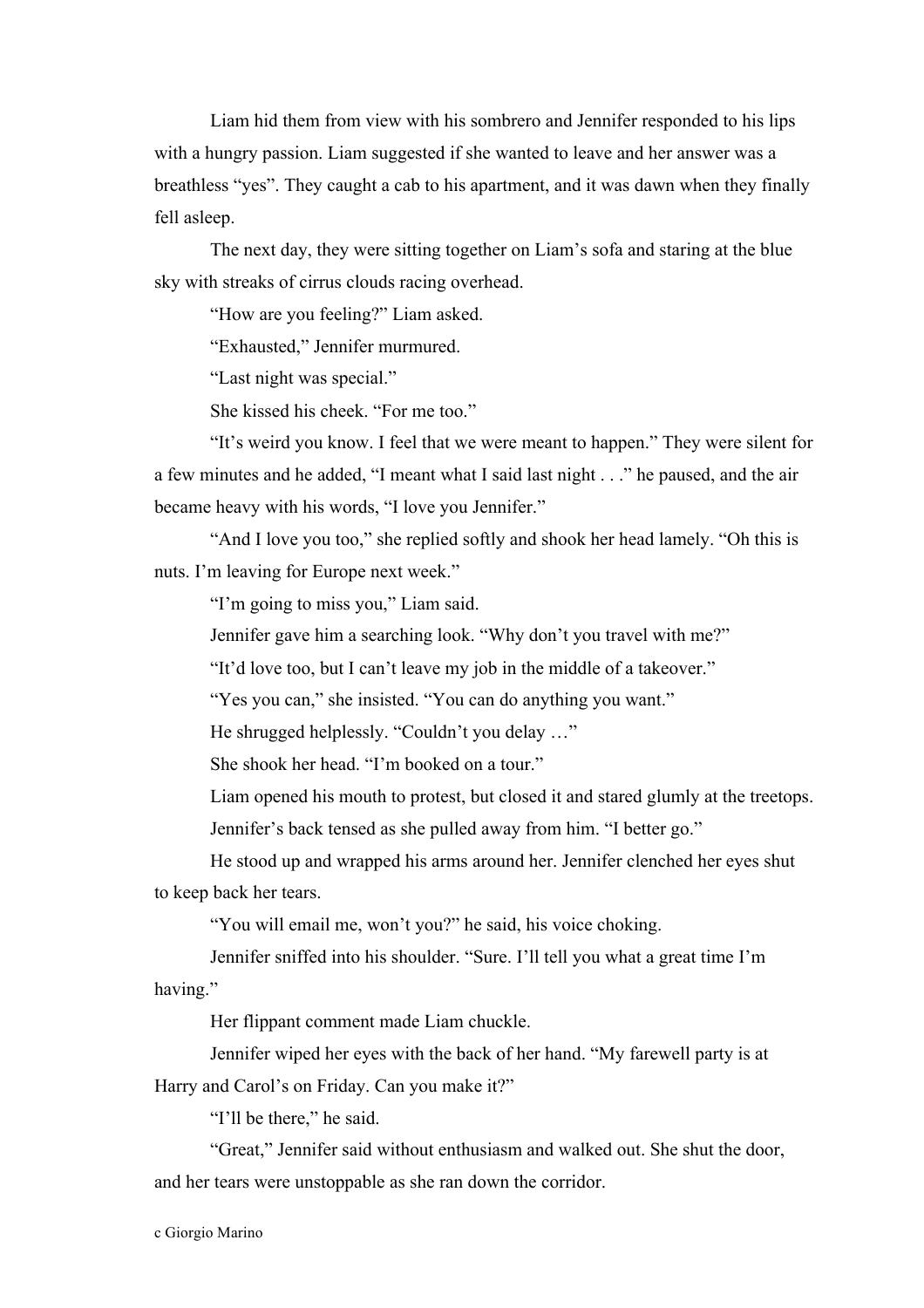\*\*\*

Harry and Carol had done a terrific job. Streamers and balloons were all over their house and Harry had printed up a long banner with the words: *Bon Voyage Jennifer!* Music thumped in the background and everyone was shouting to be heard. But despite her cheerful face, Jennifer felt hollow inside. It was almost ten and Liam hadn't showed up yet.

Then she heard his booming laughter, but her pleasure at hearing him arrive was quickly overshadowed by anger. *Why was he so happy? Surely if he really loved her he'd be miserable too?*

She watched Liam whisper in Harry's ear. Harry nodded and then laughed and clapped Liam on his back. Liam scanned the room, caught her eye and smiled. Jennifer smiled back, took a deep breath, and walked over to the two men.

"I'll get you a beer," Harry said and scampered off.

"Hey," Liam said. "It's a terrific party."

"You're late!" she scolded.

"I, umm … got caught up with stuff," he babbled.

"Work I suppose?"

"Sort of," Liam said and grinned. "Hey everybody's here—they must be glad to get rid of you, huh?"

"Just like one person I know," Jennifer retorted, and then regretted it when she saw the pain in his eyes.

"Jennifer —"

"Excuse me, I've got to see Carol," she muttered and pushed past him.

The rest of the party was a blur. There was always someone to fill up her glass with champagne or give her advice on places to go. She didn't mind the distraction; anything to take her mind off the sorrow in her heart. The last stragglers finally left at 3 a.m. Jennifer swayed slightly while she focussed on Liam with one eye. He glanced at her and she turned her back on him.

If he was hanging around so he can sleep with me again, she thought, then he's going to be disappointed.

A car horn honked outside. "That's my cab," Liam announced. *Cab?* Jennifer thought in dismay. *He could've at least tried.* Liam walked up to Jennifer. "We haven't talked much tonight." She hiccupped. "You spent all your time with Harry."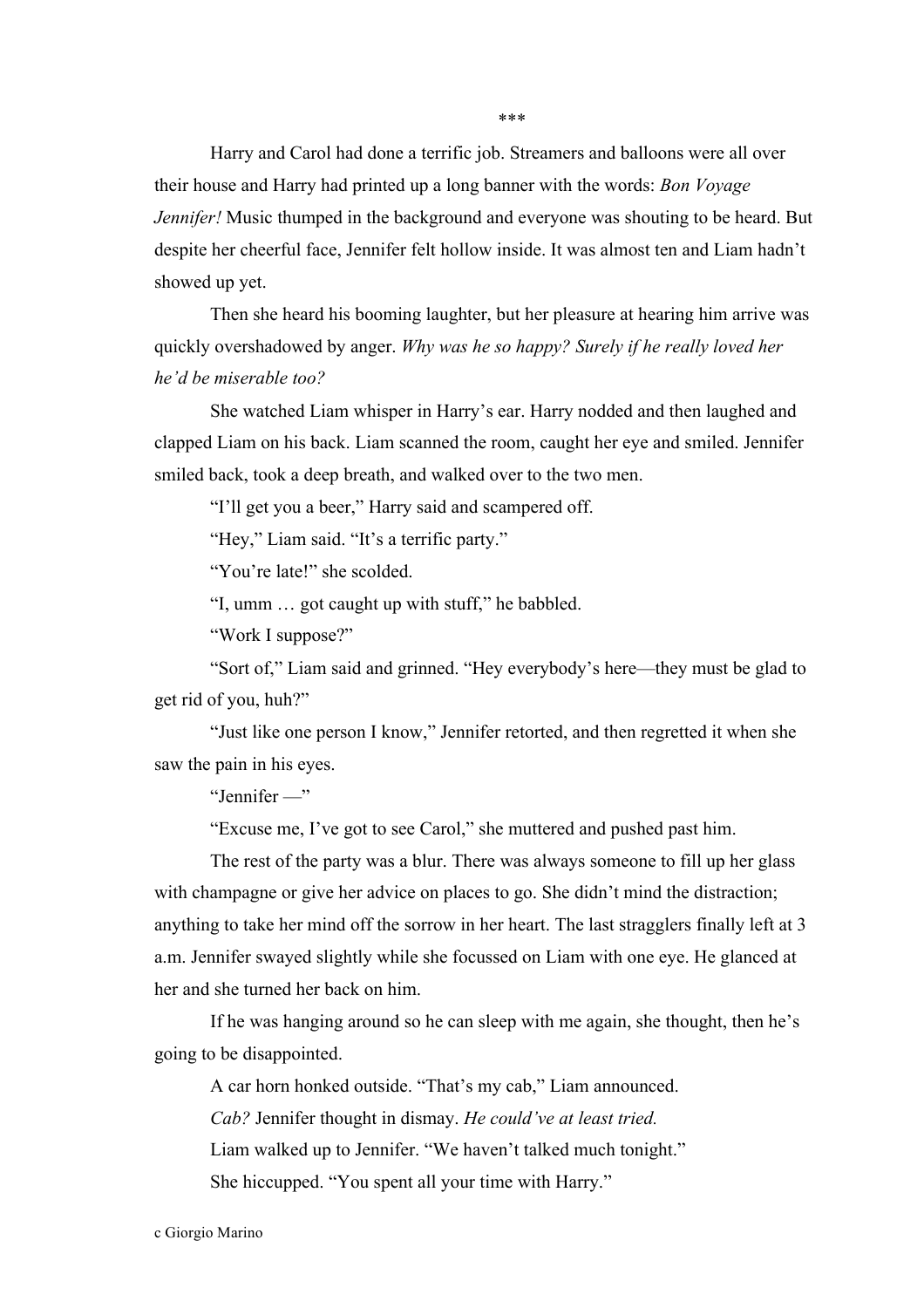"We had a few things to sort out."

"What things?" she retorted.

The taxi honked again. "I'd better go," he said.

He bent down. Jennifer closed her eyes and pouted her lips but Liam only pecked them.

"Some goodbye kiss," she slurred and poked his chest with a finger.

"I'll see you at the airport," Liam said.

Jennifer felt like throwing her glass at him. *How could he be so cheerful?*

Harry showed Liam out and Jennifer sobbed onto Carol's shoulder. "He, he doesn't love me any more."

"I'm sure he does," Carol said gently.

"When, when I go to Italy," she sniffled, "I … I'm going to join a convent." Carol laughed. "You have to think positive, Jennifer. Love will find a way." "Maybe for you, sis, but not for me."

She staggered off to her room and climbed into bed. She cuddled her Teddy Bear under the quilt and its brown fur soaked up her tears.

\*\*\*

Jennifer heaved her rucksack onto the scales and forced a smile at the British Airways ticketing officer. She had a slight headache and was grateful she was on a late afternoon flight. The officer processed her ticket and gave her a boarding pass. Jennifer mumbled her thanks and shuffled up to Harry and Carol.

"Has Liam showed up yet?" she asked.

"No," Carol said.

Harry's forehead was creased with concern. "He rang me this morning and said he was definitely going to be here."

"He must've found something better to do," Jennifer muttered.

Harry withdrew his phone and said, "I'll give him a call."

The two sisters slowly walked towards the departure lounge. The International Terminal buzzed with conversations and boarding announcements.

"I never thought that leaving was going to be like this," Jennifer said, her voice quavering. She took out her handkerchief and dabbed at her eyes. "I can't help feeling that I'm making a huge mistake."

"You would say the same thing if you stayed," Carol said gently.

Jennifer sniffled. "I suppose so."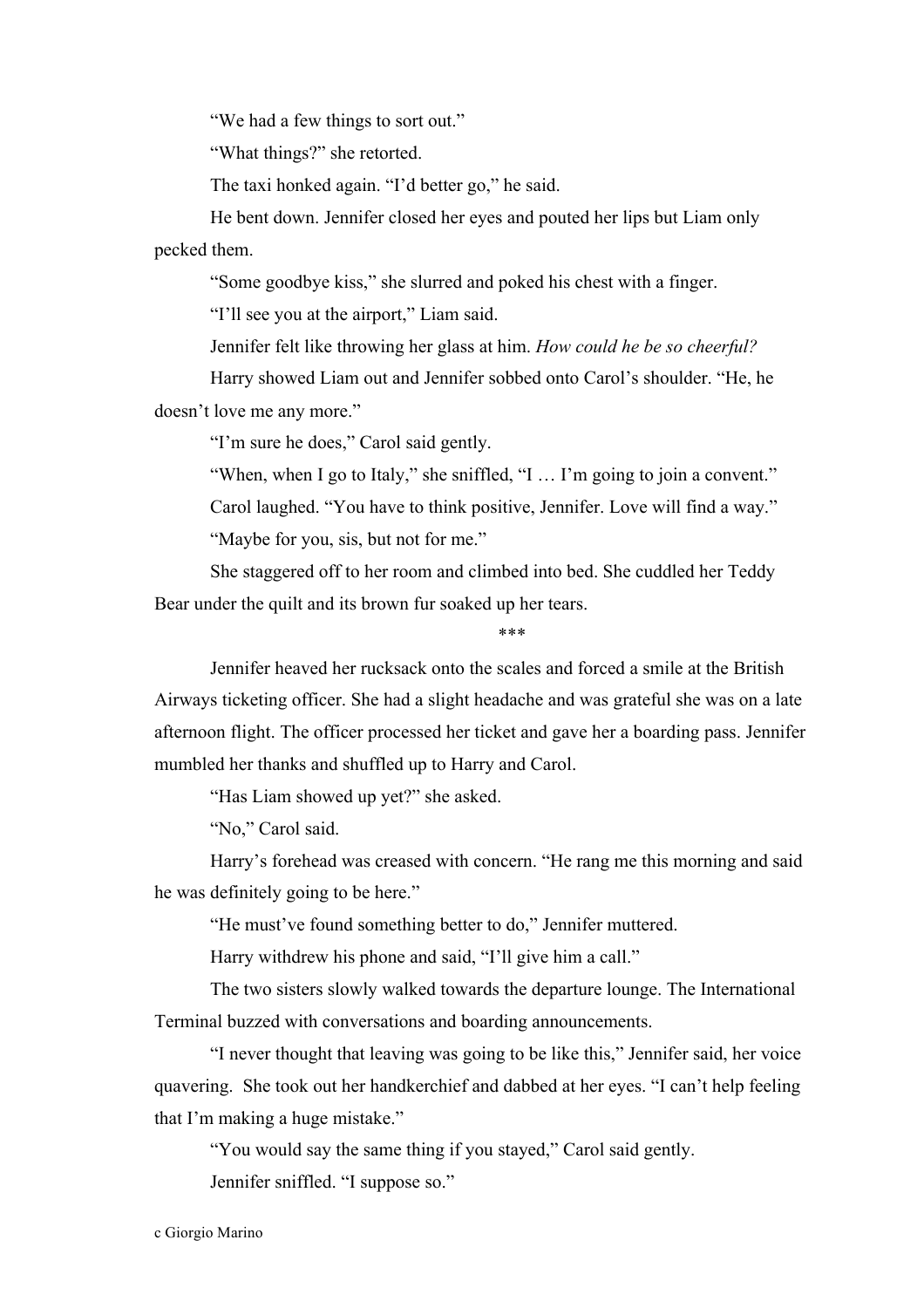They sat down in the grey chairs in the departure lounge. Jennifer scanned the people farewelling friends and her heart ached when she saw a young couple kissing each other. She looked up hopefully when Harry returned.

"He's just arrived!" harry declared breathlessly.

There was an announcement for her flight and Jennifer stood up. "I suppose that's it then."

"Hey!" a voice cried out.

They turned and saw Liam running up to them. He was dressed in baggy pants, t-shirt and sneakers, and was carrying a small daypack.

"Sorry, I'm late."

Harry clapped him on the back. "I was thinking of sending out a search party."

"My taxi broke down and it took forever to get another one."

"Taxi?" Jennifer muttered

Harry glanced at Liam and the two men grinned sheepishly.

Liam strode up to Jennifer and held her shoulders. "I had a long talk with Harry

a few nights ago and he made me realise what an idiot I'd be for not going with you."

Jennifer blinked at him.

Liam broke into a huge grin. "I quit my job and I've joined your tour in London<sup>"</sup>

Jennifer's mouth fell open. "Seriously?"

Carol punched her husband's shoulder. "I knew you two boys were up to something!"

Liam laughed. "I've been going nuts trying to get everything sorted, but I didn't want to say anything to you last night in case I couldn't make it."

"Oh Liam!" Jennifer cried and threw her arms around him.

Liam lifted her off the ground and held her tight. "I love you Jennifer, and if being with you means I have to travel across the world, then that's what I'll do."

He kissed her deeply.

Harry and Carol put their arms around each other and became misty-eyed.

Harry cleared his throat. "Excuse me, but don't you have a plane to catch?"

Liam and Carol pulled apart and the four friends all embraced.

"I'm going to miss you," Jennifer said to her younger sister.

Carol's eyes brimmed with tears. "Make sure you call. I want to hear *everything*."